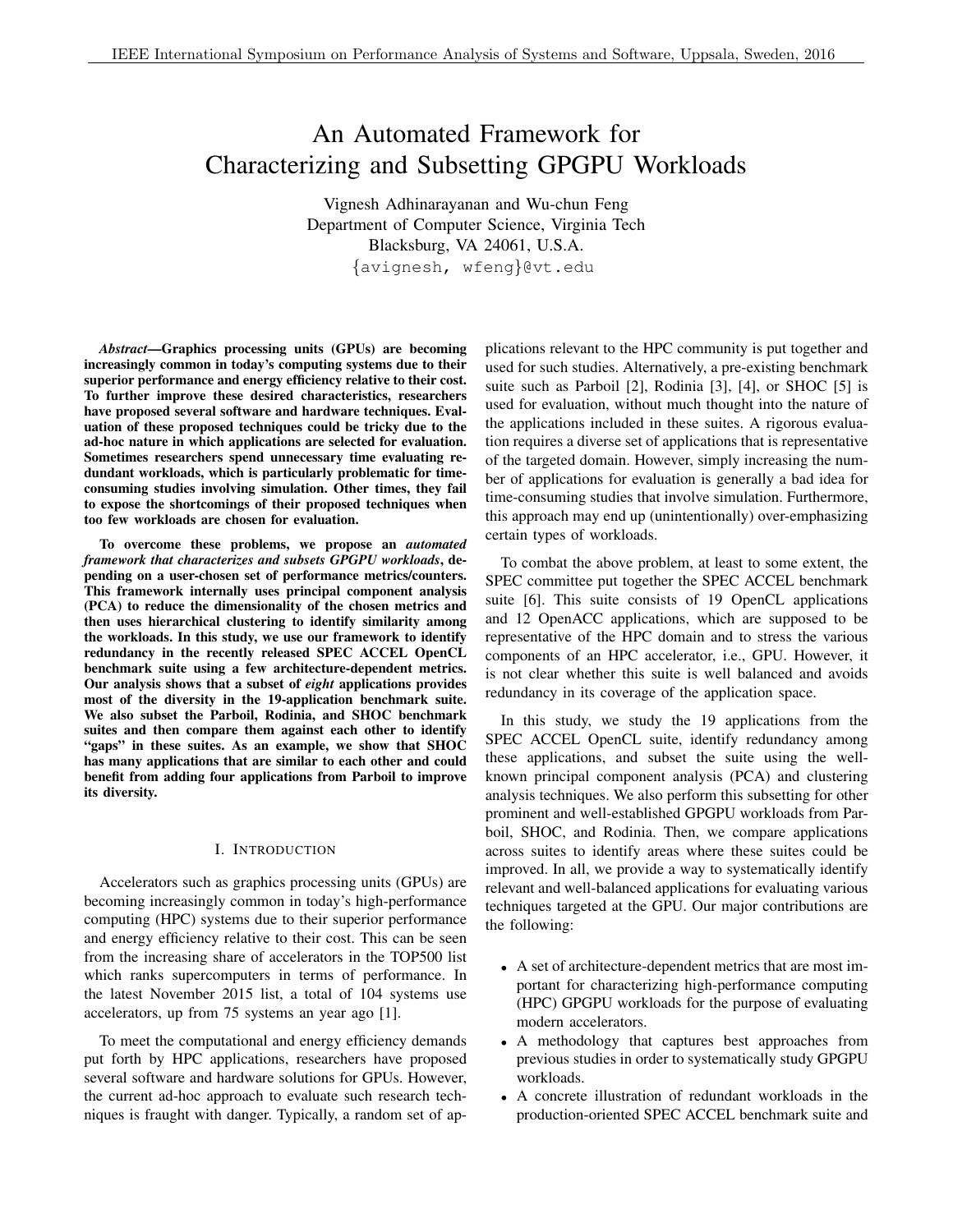the academia-oriented Rodinia, Parboil, and SHOC benchmark suites as well as a proposed subsetting of these benchmark suites to eliminate such redundancy.

• Recommendations for expanding the existing benchmark suites if they lack specific application coverage.

Our major findings are noted as follows. First, it is possible to successfully subset GPGPU workloads with architecturedependent metrics. We validate this with the publicly available speedup results for SPEC ACCEL for *18* different hardware platforms by comparing speedup results calculated with the original SPEC ACCEL suite against the subsetted suite. Second, SPEC ACCEL and Parboil exhibit the highest diversity, while Rodinia and SHOC not only show lower diversity, but also more redundant workloads.

The rest of the paper is organized as follows. We discuss related work in Section II and distinguish our work from others in this field. We describe our hardware and the workloads used in Section III and explain our methodology in Section IV. The characterization, subsetting, and comparison results are presented in Section V and we conclude in Section VI.

# II. RELATED WORK

While there exists a significant body of work in the area of characterizing and subsetting workloads, they differ from one another in the specific task they seek to accomplish, the hardware platforms they are targeted at, the domain they focus on, the metrics, and the techniques they use. In this section, we discuss how these works differ from one another and how our work differs from these.

First, we classify the related work in terms of the task they seek to accomplish. *Characterization* focuses on studying each application within a benchmark suite based on a certain metric of interest. This may be followed up with a *diversity analysis*, where applications within a benchmark suite are compared against one another to find the ones that are similar or dissimilar to each other. *Subsetting* goes one step further in composing a well-balanced and well-represented suite by employing a formal methodology to analyze redundancy and remove applications that do not provide any additional information (or value). This is also usually followed by a validation step, which would show that we indeed have a representative suite after subsetting. *Input selection* is closely related to the above, where the emphasis is on selecting representative input instead of selecting representative applications. Finally, the *comparison and expansion* task looks at several different benchmark suites to identify gaps in existing or emerging workloads. Table I chronicles the effort made in this field. The emphasis in our work is on the subsetting and expansion tasks for less-explored devices such as the graphics processing unit (GPU) and for the associated highperformance computing (HPC) domain, which has not been done previously.

While previous work has explored dimensionalityreduction techniques such as principal component analysis (PCA) [7], correlation elimination [11], genetic algorithm [11], and Plackett and Burmann (P&B) design technique [10] in combination with k-means and hierarchical clustering techniques [7], the combination of PCA and hierarchical clustering has proven to be the most successful [10]. We adopt and apply these best practices in our work. While micro-architecture independent metrics have proven to be more successful in CPUs for the subsetting task, the limited support for GPU application profiling does not allow such detailed level of profiling. Therefore, we use architecturedependent metrics in our work. We validate our subsetting approach using the SPEC ACCEL results reported to and publicly available from SPEC. This is similar to the technique proposed by Phansalkar et al. [13] where the SPEC rating calculated from the original benchmark suite is compared against the subsetted benchmark suite. By adopting the best approaches used in previous studies and applying them to GPGPU workloads, we expand on existing literature by focusing on a new domain.

Next, we distinguish our work from previous work on workload characterization in the GPGPU space. Kerr et al. characterized CUDA workloads from the NVIDIA CUDA SDK and Parboil benchmark suite for the purposes of optimizing these applications [18]. Goswami et al. went further by performing diversity analysis on CUDA SDK, Parboil, and Rodinia on the GPGPU-Sim simulator [19] rather than on real hardware. Che et al. performed a diversity analysis on the Rodinia benchmark suite and compared the breadth of their benchmark suite against the Parsec workloads. Our work goes beyond the above in that we perform the *subsetting* task, which involves removing redundant workloads in a suite to make it well balanced, and a *validation* task in our methodology. To illustrate the efficacy of our automated framework, we work on the recently released *production-oriented* SPEC ACCEL in addition to the academic benchmarks noted above. Finally, we note that our work is performed on a *real* and *modern* hardware systems.

#### III. EXPERIMENTAL SETUP

In this section, we describe the hardware platform and the workloads used in this study.

#### *A. Hardware Platform*

We conduct our experiments on a NVIDIA Kepler GK110 GPU [20], the block diagram of which is presented in Fig. 1. This GPU consists of 15 streaming multiprocessors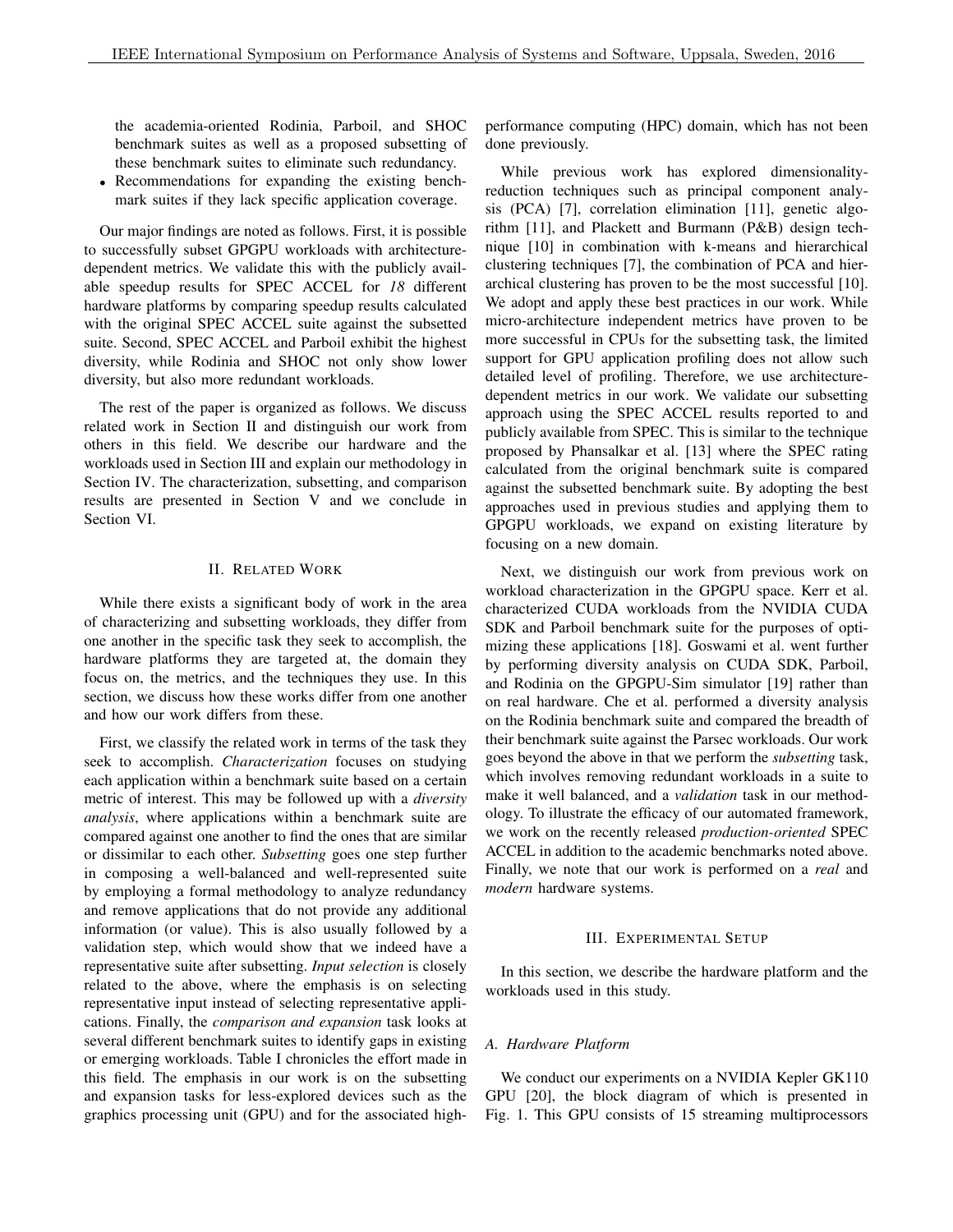| <b>Related</b><br>Work | <b>Task</b>                                    | <b>Hardware</b><br><b>Platform</b>                                          | <b>Benchmarks</b>                                                                           | <b>Method</b>                                              | <b>Validation</b>                                                                  |
|------------------------|------------------------------------------------|-----------------------------------------------------------------------------|---------------------------------------------------------------------------------------------|------------------------------------------------------------|------------------------------------------------------------------------------------|
| [7]                    | Diversity Analysis &<br><b>Input Selection</b> | Alpha CPU                                                                   | SPECint95, TPC-D                                                                            | PCA + Hierarchical<br>Clustering                           | Same clusters formed<br>for different $\mu$ -arch<br>configuration                 |
| [8], [9]               | Subsetting                                     | Alpha AXP-<br>2116                                                          | SPEC CPU 2000,<br>MiBench, MediaBench                                                       | $PCA + K-Means$                                            | Predict IPC and<br>cache miss rate for<br>entire suite                             |
| $\overline{110}$       | Subsetting                                     | CPU<br>Simulation                                                           | SPEC CPU 2000                                                                               | PCA, P&B, 5 non-<br>statistical methods                    | Mean speedup on<br>different architectures<br>with and without<br>subsetted suite  |
| [11], [12]             | Comparison                                     | Alpha 21164A                                                                | BioInfoMark,<br>BioMetrics workload,<br>CommBench,<br>MediaBench, MiBench,<br>SPEC CPU 2000 | PCA/Genetic<br>Algorithm $+$ K-<br>Means with BIC          | N/A                                                                                |
| $\overline{1131}$      | Subsetting                                     | $\overline{\text{Sun}}$<br>UltraSPARC,<br>x86, Itanium,<br><b>IBM</b> Power | SPEC CPU 2006,<br>SPEC CPU 2000                                                             | $PCA + Hierarchical$<br>clustering/K-Means                 | SPEC score without<br>subsetting vs SPEC<br>score with subsetting                  |
| $[14]$                 | Comparison                                     | Intel Pentium 4                                                             | BioInfoMark, Bio-<br>Metrics, MediaBench,<br>SPEC CPU 2000                                  | PCA/Genetic<br>Algorithm $+$ K-<br>Means with BIC          | N/A                                                                                |
| $\overline{115}$       | Comparison                                     | IBM J9 VM                                                                   | MIDPmark, Mor-<br>phMark, Caffeine,<br>EEMBC Java, Real<br>mobile applications              | PCA/Genetic<br>Algorithm $+$<br>Hierarchical<br>clustering | N/A                                                                                |
| $\overline{116}$       | Subsetting                                     | <b>Intel Westmere</b>                                                       | BigDataBench                                                                                | PCA + Hierarchical<br>clustering/K-Means                   | No validation                                                                      |
| $[17]$                 | Diversity Analysis                             | Intel Xeon<br>E5345                                                         | TPC-H, SPEC CPU<br>2006, SPECjbb2013                                                        | PCA + Hierarchical<br>clustering/K-Means                   | No validation                                                                      |
| $[18]$                 | Characterization                               | Ocelot GPU<br>simulator                                                     | <b>CUDA SDK. Parboil</b>                                                                    | N/A                                                        | N/A                                                                                |
| $\overline{19}$        | Characterization and<br>Diversity Analysis     | <b>GPGPU-Sim</b>                                                            | CUDA SDK, Parboil,<br>Rodinia                                                               | PCA + Hierarchical<br>clustering                           | N/A                                                                                |
| $\overline{[4]}$       | Diversity Analysis &<br>Comparison             | <b>NVIDIA</b><br><b>GTX480</b><br>(GPU)                                     | Parsec, Rodinia                                                                             | PCA + Hierarchical<br>clustering                           | N/A                                                                                |
| This paper             | Subsetting & Com-<br>parison                   | <b>NVIDIA</b><br>Kepler GTX<br>Titan (GPU)                                  | <b>SPEC ACCEL, SHOC</b><br>Parboil, Rodinia                                                 | $PCA + Hierarchical$<br>clustering                         | <b>SPEC</b> score without<br>subsetting vs<br><b>SPEC</b> score with<br>subsetting |

| TABLE I: Summary of Related Work |  |  |  |
|----------------------------------|--|--|--|
|----------------------------------|--|--|--|

(SMs). Each SM consists of an instruction cache, four warp schedulers which are responsible for scheduling warps (a collection of threads) to the SMs, and eight instruction dispatch units which determines the instruction scheduled in a given clock cycle. There are 192 CUDA cores within each SM where each core has its own integer and singleprecision floating point arithmetic logic units (ALUs). Each ALU can perform an add, multiply, or a fused-multiply operation. The SMs are also provided with double-precision (DP) units, special function units (SFU), and load/store (LD/ST) units for executing the corresponding instructions. Apart from these instructions, the GPU is also capable of executing branch instructions, atomic instructions, and shuffle instructions. Each SM also has a 65,536 x 32-bit register file, 64 KB configurable shared memory and L1 cache, a 48 KB read-only data cache, and several texture units. Common to all the SMs, there is 1536 KB of L2 cache, six memory controllers, and a 6 GB off-chip DRAM.

# *B. Workloads*

In this study, we subset four different GPGPU benchmark suites, namely SPEC ACCEL, SHOC, Parboil, and Rodinia. For the SPEC ACCEL benchmark suite, instead of using the OpenCL version available via SPEC, we use CUDAequivalent version from the original sources. This is because of the rich set of performance counters and metrics available for CUDA programs on NVIDIA architecture via *nvprof* interface. Considering the importance of choosing the right set of metrics in performing the analysis, we chose the CUDA version over the OpenCL version for SPEC ACCEL. For the other three benchmark suites, implementations in several languages are available, but we choose the CUDA implementation for reasons noted above.

A short description of the applications in SHOC, Parboil, and Rodinia is presented in Table II, Table III, and Table IV. SPEC ACCEL benchmarks are a subset of these applications,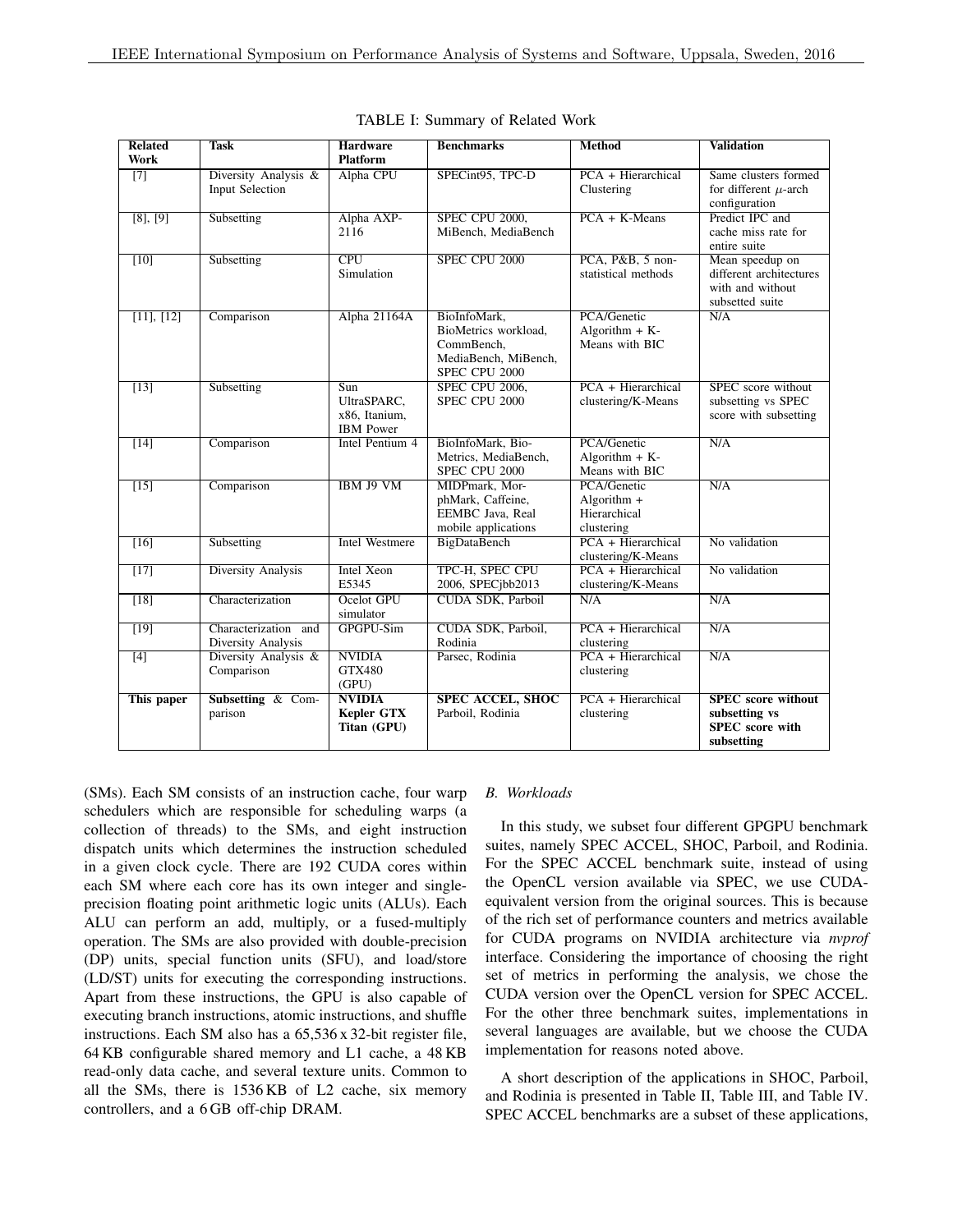

Fig. 1: Block diagram of NVIDIA Kepler

so we do not describe them separately.

TABLE II: Summary of SHOC benchmarks

| <b>Benchmark</b>      | <b>Description</b>                         | Size <sup>1</sup> |
|-----------------------|--------------------------------------------|-------------------|
| <b>BFS</b>            | Breadth-first search                       | S <sub>4</sub>    |
| <b>FFT</b>            | 512-pt 2-D fast Fourier transforms         | S <sub>4</sub>    |
| $\overline{MD}$       | Molecular dynamics application that calcu- | $\overline{S3}$   |
|                       | lates Lennard-Jones potential              |                   |
| Reduction             | Sum of elements in an array                | S <sub>4</sub>    |
| Scan                  | Performs prefix sum calculations           | S <sub>4</sub>    |
| <b>GEMM</b>           | General matrix-matrix multiplication       | $\overline{S4}$   |
| Sort                  | Performs a fast radix sort on several key- | $\overline{S4}$   |
|                       | value pairs                                |                   |
| SpMV                  | Sparse matrix-vector multiplication (CSR   | S <sub>4</sub>    |
|                       | scalar, CSR vector, and ELLPACKR)          |                   |
| Stencil <sub>2D</sub> | 2-D 9-pt stencil computation               | S <sub>3</sub>    |
| Triad                 | Performs streaming dot-product multiplica- | S <sub>4</sub>    |
|                       | tion                                       |                   |
| <b>OTC</b>            | Quality threshold clustering               | S <sub>4</sub>    |
| S <sub>3</sub> D      | Computes the rate of a chemical reaction   | S <sub>4</sub>    |

### IV. METHODOLOGY

In this section, we describe the methodology used to subset GPGPU workloads. The general approach can be described

<sup>1</sup>S3 refers to medium-sized problems and S4 refers to large-sized problems in SHOC terminology.

| <b>Benchmark</b>       | <b>Description</b>                     | <b>Size</b> |
|------------------------|----------------------------------------|-------------|
| <b>BFS</b>             | Breadth-first search                   | 1M nodes    |
| CutCP                  | Distance-cutoff Coulombic potential    | Default     |
| Histo                  | Saturating histogram                   | Medium      |
| LBM                    | Lattice-Boltzmann method fluid dy-     | Default     |
|                        | namics                                 |             |
| MatMul                 | Dense matrix-matrix multiply           | Default     |
| MRI-G                  | Magnteic resonance imaging on a reg-   | Default     |
|                        | ular grid                              |             |
| MRI-O                  | Magnetic resonance imaging in non-     | Small       |
|                        | cartesian space                        |             |
| <b>SAD</b>             | Sum of absolute differences            | Default     |
| SpMV                   | Sparse-matrix dense-vector multiplica- | Medium      |
|                        | tion                                   |             |
| Stencil <sub>3</sub> D | 3-D stencil operation                  | Small       |
| <b>TPACF</b>           | Two-point angular correlation function | Default     |

# TABLE III: Summary of Parboil benchmarks

TABLE IV: Summary of Rodinia benchmarks

| <b>Benchmark</b>         | <b>Description</b>                               |
|--------------------------|--------------------------------------------------|
| Backprop                 | Train weights in neural network using backward   |
|                          | propagation technique                            |
| <b>BFS</b>               | Breadth-first search                             |
| <b>BPlusTree</b>         | Traverses a B+ tree                              |
| CFD                      | Computational fluid dynamics for unstructured    |
|                          | grids                                            |
| Gaussian                 | Gaussian elimination method for solving equa-    |
|                          | tions                                            |
| <b>HeartWall</b>         | Track changing shape of a mouse's heart          |
| HotSpot                  | Solves differential equation to generate proces- |
|                          | sor's heatmap                                    |
| K-Means                  | Clustering of data points                        |
| LavaMD                   | N-body algorithm                                 |
| Leukocyte                | Computing maximal gradient inverse coefficient   |
|                          | of variation to track leukocyte                  |
| LUD                      | LU decomposition for solving a system of linear  |
|                          | equations                                        |
| MummerGPU                | Local sequence alignment                         |
| Mycocyte                 | Structured grid application to simulate mycocyte |
|                          | cells                                            |
| kNN                      | Nearest neighbor algorithm                       |
| $\overline{\text{NW}}$   | Needleman-Wunsch algorithm for DNA<br>se-        |
|                          | quence alignment                                 |
| ParticleFilter           | Estimates the location of an object from noisy   |
|                          | data                                             |
| PathFinder               | Find the shortest path between two points in a   |
|                          | 2-D grid                                         |
| $\overline{\text{SRAD}}$ | Speckle reducing anisotropic diffusion for re-   |
|                          | moving speckles in image                         |
| <b>StreamCluster</b>     | Online clustering algorithm                      |

as follows: (i) collect a set of suitable micro-architectural events/metrics during an application's execution (ii) apply principal component analysis (PCA) to remove redundancy in the collected metrics and (iii) group applications showing similar metrics together using a clustering technique. Each of these steps and the rationale behind the choices we made are described next.

## *A. Metrics*

The subsequent two steps, i.e., dimensionality reduction and clustering analysis have been thoroughly studied in the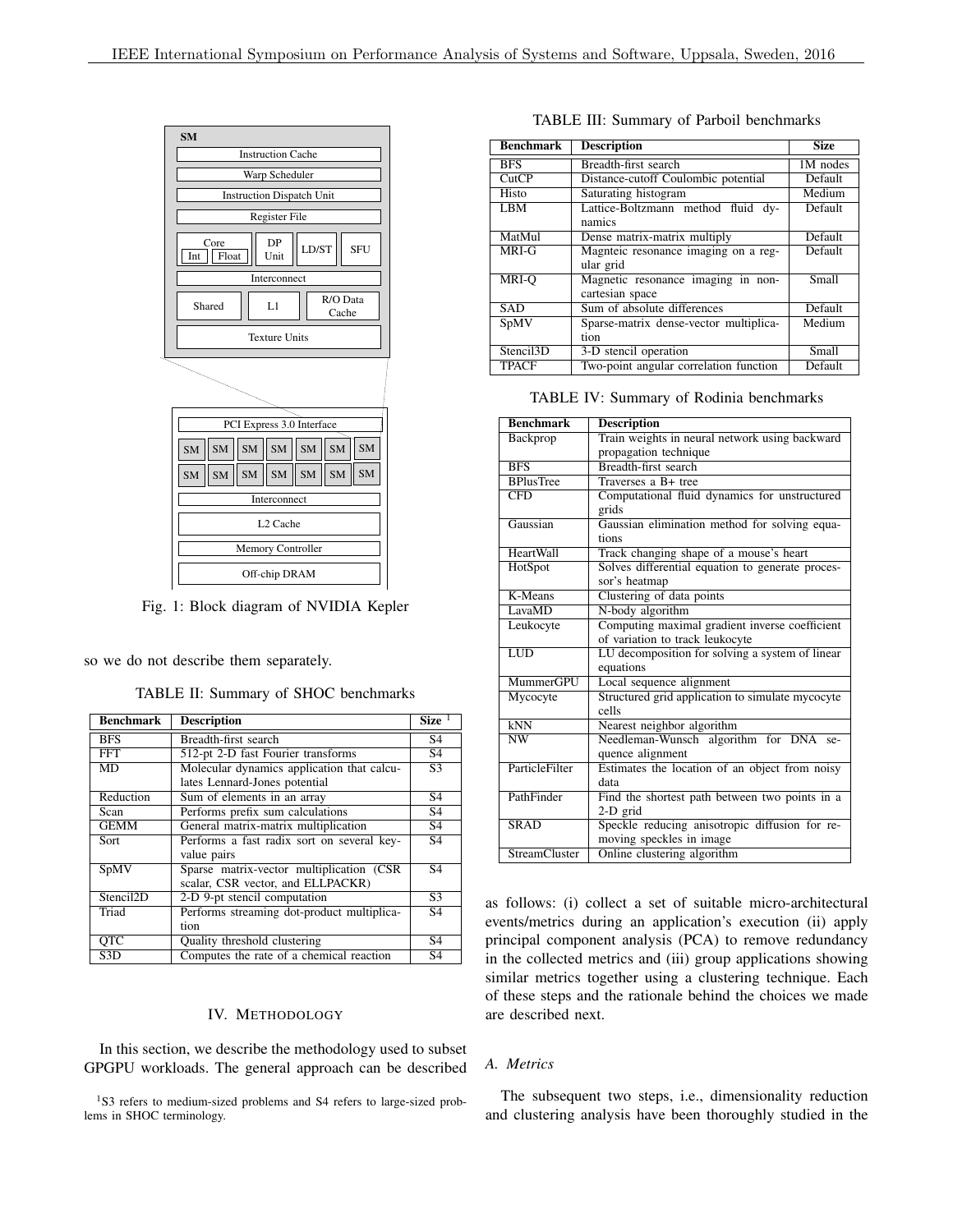past [7]–[19] and making the right choice of techniques for these steps is easier. Choosing the right metric, on the other hand, is highly dependent on the end goal of the study and the target architecture.

The expectation for a benchmark suite such as SPEC ACCEL is to stress the various components of an architecture. Therefore, we look at all the major components in our target architecture (shown in Figure 1) and pick the most relevant metric for each component to perform this study. Qualitatively, we reason that any component could be a potential bottleneck for performance, and therefore picking one metric per component is justified. We also quantitatively justify our choice of metrics by validating the metrics and the approach in Section V.

The chosen metrics are summarized in Table V. We group these metrics into four major categories as described below:

Front End: This category includes all metrics associated with the scheduling of instructions. The relevant metrics are the number of instructions issued and the number of instructions executed. The warp scheduler, while an important component, does not have a relevant metric that can be measured in our GPU.

Instruction Mix: This includes metrics such as integer instructions, floating point instructions (single precision and double precision), control instructions, special purpose instructions, and miscellaneous instructions such as shuffle and atomic operations. All metrics are measured on a per-cycle basis.

On-chip Data Transfer: This is related to the portion of the memory hierarchy present within the chip. Utilization of shared memory, L1 cache, L2 cache, and texture memory is measured.

Off-chip Data Transfer: This is related to the portion of the memory hierarchy present outside the chip. The utilization of DRAM is measured.

While some of the metrics chosen in this step are correlated to each other, we leave the task of removing correlated metrics to the next step.

# *B. Principal Component Analysis*

We use the principal component analysis (PCA) technique for dimensionality reduction. The advantages of using a PCA are two-fold: (i) they remove redundancy in the collected dataset and (ii) they help in reducing the number of variables used in subsequent steps which can be useful for visually presenting the relevant information.

At a higher level, the goal of this technique is to rotate the m axes associated with raw dataset in order to increase the variance of the data projected on to  $n$  fewer axes. These  $n$ 

transformed axes can then be used to represent the original information with fewer variables at the cost of a minimal loss in information.

A key decision to make is the number of principal components to retain for the subsequent stages. We choose to limit the loss of variance to utmost 10%, which is consistent with past studies [19], in order to retain most of the information available in the raw variables. For our collected dataset, using six principal components is sufficient to meet this target.

# *C. Hierarchical Clustering*

Two clustering schemes, namely, hierarchical and k-means clustering, could potentially be used to group similar applications. The advantage of hierarchical clustering is that the decision on the number of clusters can be made *after* the clustering process which makes it easier to perform a number of what-if analyses. Therefore, we use hierarchical clustering in our framework.

In this technique all the data points are individual clusters initially. The clusters with the shortest single linkage distance, which is the distance between the closest points in the two clusters, are grouped together iteratively. This process continues until all the clusters are grouped into one cluster.

Once the clusters are formed, we present the resultant information in the form of a dendrogram. Applications that are similar to each other are connected by shorter line segments while dissimilar applications are connected by longer line segments in the dendrogram.

# *D. Automated Application Subsetting Framework*

We implement a framework (Fig. 2) in Python that uses the techniques described above to automatically subset benchmark applications. The framework works as follows:

- The end-user selects the applications and problem size for each application and writes a execution script to run all these applications.
- The user also provides a list of metrics to perform this study from a list of metrics provided by the *nvprof* tool (nvprof --query-metrics).
- Profiling: The framework runs the applications with *nvprof* and collects the selected metrics for all the GPU kernels in the chosen applications. Some of the metrics used in this study are non-aggregatable as they are prenormalized by *nvprof*. Therefore, for each application, the longest running kernel is picked as the representative kernel and the corresponding metrics are gathered together.
- Data preprocessing: A Python script normalizes the collected metrics as the next step (i.e., PCA) is susceptible to dissimilar ranges of values.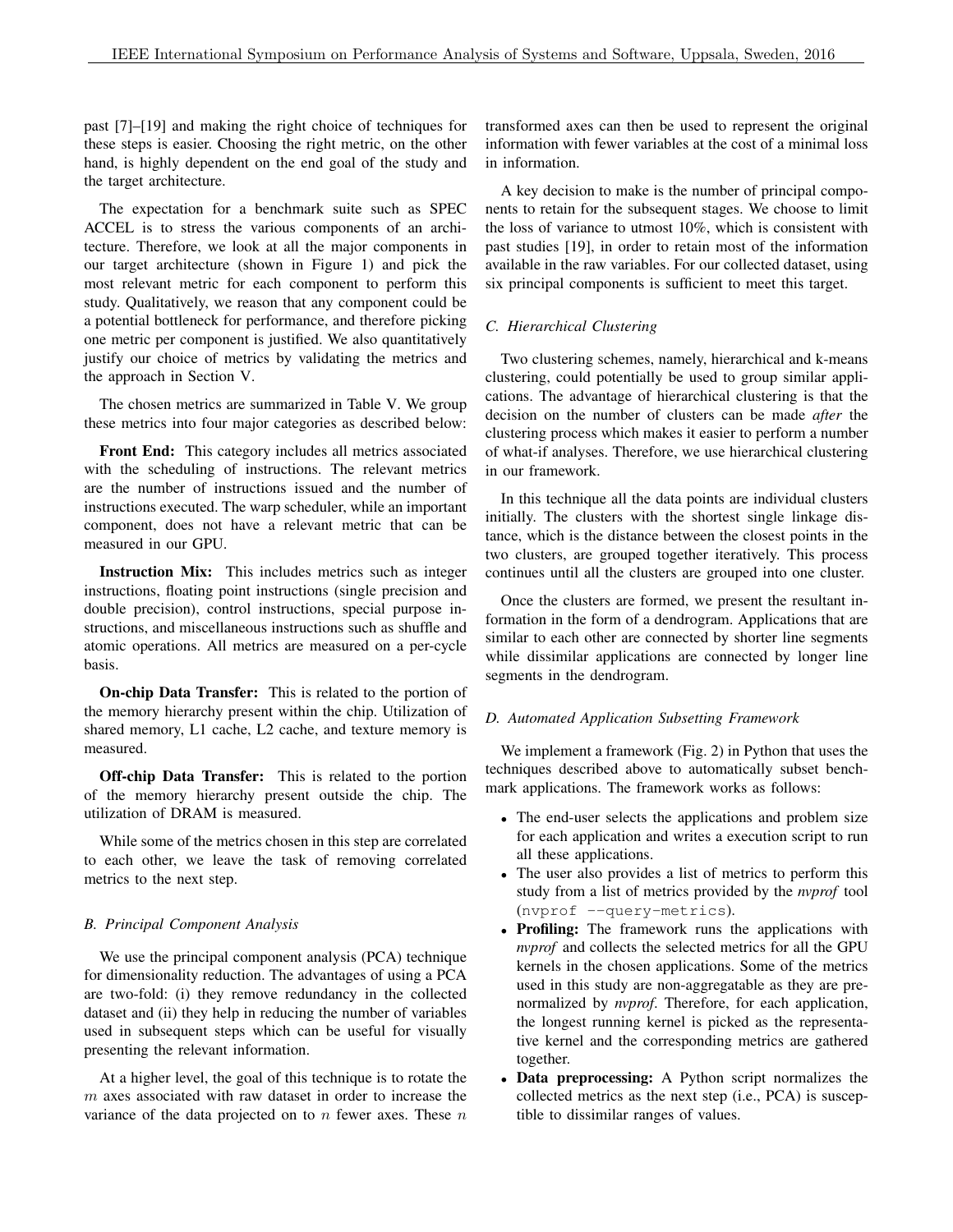| Category                    | Hardware unit                                                                                      | Abbr                                                                | <b>Metrics</b>                                                                                                                                                                                                                                                                                                                                                                                                                                                                                                                                                                   |
|-----------------------------|----------------------------------------------------------------------------------------------------|---------------------------------------------------------------------|----------------------------------------------------------------------------------------------------------------------------------------------------------------------------------------------------------------------------------------------------------------------------------------------------------------------------------------------------------------------------------------------------------------------------------------------------------------------------------------------------------------------------------------------------------------------------------|
| Front End                   | <b>Instruction Cache</b><br>Instruction Dispatch Unit                                              | IPC.<br>ISS.                                                        | Number of instructions executed per cycle (ipc)<br>Number of instructions issued per cycle (issued_ipc)                                                                                                                                                                                                                                                                                                                                                                                                                                                                          |
| <b>Execution Units</b>      | Core (Int)<br>Core (Float)<br>DP Unit<br>LD/ST Unit<br><b>SFU</b><br>Control<br>Other instructions | INT<br>FP_SP<br>FP DP<br>LD ST<br><b>SFU</b><br><b>CTRL</b><br>MISC | Number of integer instructions executed per cycle (inst_integer)<br>Number of single-precision instructions executed per cycle (inst_fp_32)<br>Number of single-precision instructions executed per cycle (inst_fp_64)<br>Number of compute load/store instructions executed per cycle (inst_compute_ld_st)<br>Number of single-precision floating-point special operations per<br>cycle<br>(flop count sp special)<br>Number of control instructions such as jump, branch, etc. per cycle (inst control)<br>Number of miscellaneous instructions executed per cycle (inst_misc) |
| $On$ -chip<br>Data Transfer | L1 Cache<br>and<br><b>Shared Memory</b><br>Texture Cache<br>L2 Cache                               | $L1\_SH$<br>TEX<br>L2                                               | Utilization level of L1 cache and shared memory combined relative to the peak<br>utilization (11 shared utilization)<br>Utilization level of texture cache relative to the peak utilization (tex_utilization)<br>Utilization level of L2 cache relative to the peak utilization (12_utilization)                                                                                                                                                                                                                                                                                 |
| Off-chip<br>Data Transfer   | controller<br>Memory<br>and<br><b>DRAM</b>                                                         | DRAM                                                                | Utilization level of DRAM relative to the peak utilization (dram_utilization)                                                                                                                                                                                                                                                                                                                                                                                                                                                                                                    |

TABLE V: Relevant metrics for understanding the impact of workload on the microarchitecture

- Dimensionality reduction: Principal component analysis is performed on the normalized data using the sklearn package.
- Clustering: The top six principal components are used to perform a hierarchical clustering using the scipy package.
- Graphing: The clustered workloads are graphed and presented in the form of a dendrogram using the matplotlib package. This graph is the used by the end-user for manual randomized subsetting.



Fig. 2: Automated application subsetting framework

# V. RESULTS AND DISCUSSION

This section presents the results of our characterization and subsetting experiments with SPEC ACCEL, which is followed by a validation of the metrics and methodology. Similar sets of results are presented for the academia-oriented SHOC, Rodinia, and Parboil. A diversity analysis is performed to identify "gaps" in these benchmark suites.

# *A. Results for SPEC ACCEL*

In this section, we present a high-level characterization of SPEC ACCEL based on compute- and memory-centered metrics. Next, we analyze redundancy in this suite and identify a smaller subset of applications that provide sufficient diversity while keeping the suite well balanced. Finally, we *empirically* validate our approach.

Characterization Results: Fig. 3 shows the instruction mix for the applications in SPEC ACCEL. In this suite, we observe a diverse mix of applications. We find applications that are predominantly composed of (i) single-precision floating point instructions (e.g., *LBM*) (ii) double-precision floating point instructions (e.g., *LavaMD*) and (iii) integer instructions (e.g., *BPlusTree*). We also notice applications with a relatively high percentage of control-flow instructions (e.g., *BFS*) and load/store instructions (e.g., *NW*). Applications such as *BFS* and *Gaussian* also perform many miscellaneous operations that do not fit in the above categories. Based on the above observations, we could infer that SPEC ACCEL is diverse in terms of instruction mix.

Fig. 4 presents the utilization of the various levels of the memory hierarchy for SPEC ACCEL applications. The values presented in this graph are normalized against the peak bandwidth offered by the corresponding level of the memory hierarchy. We observe that only *4 out of the 19* applications show a high DRAM utilization above 50%. This indicates that most of the applications in this benchmark suite are compute-bound. We also notice that nearly all applications utilize only a fraction of the bandwidth offered by the L1 and L2 caches. Based on the above observations, we could gather that SPEC ACCEL is less diverse in terms of memory utilization.

Our expectation is that applications such as *TPACF* and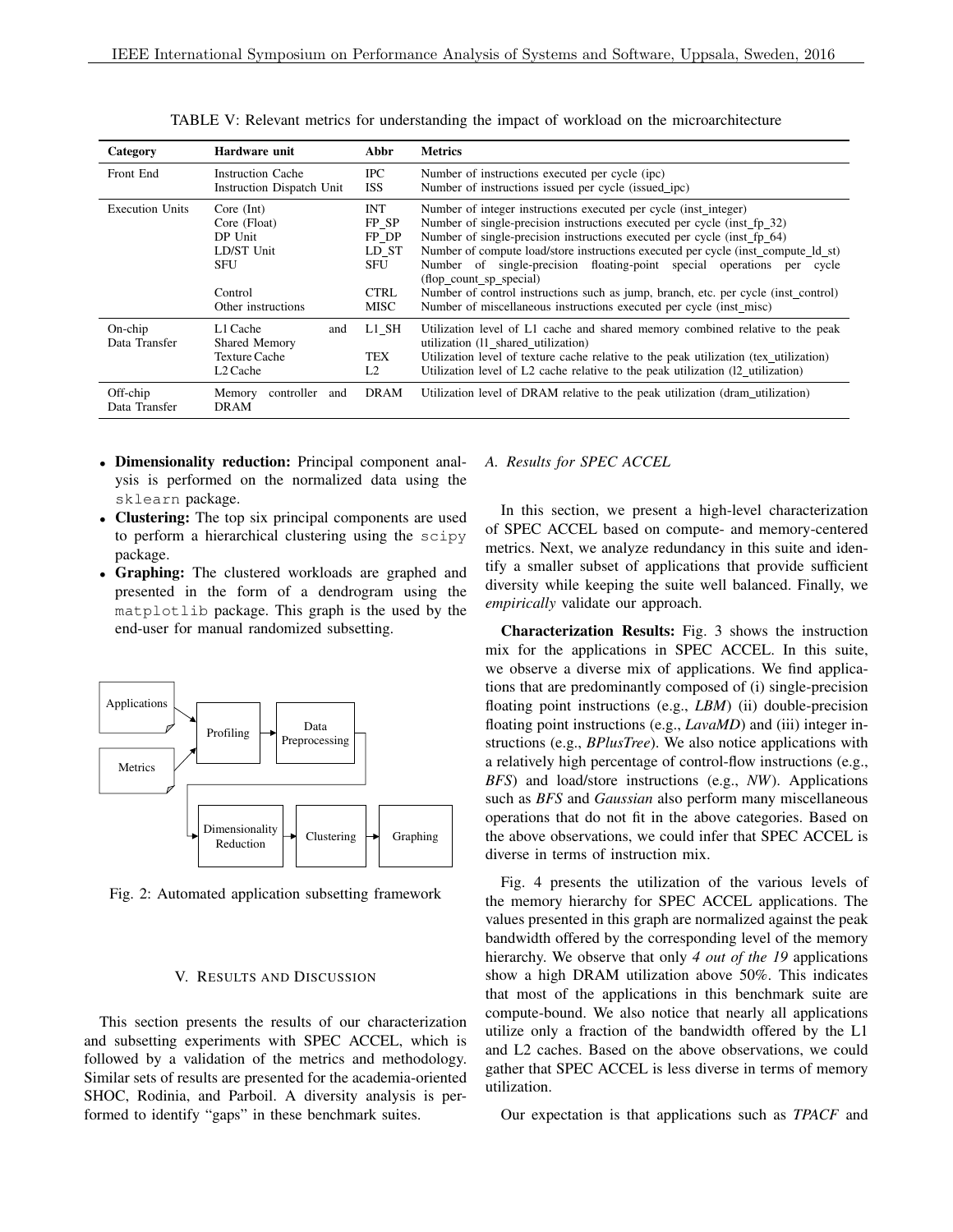

Fig. 3: Instruction mix for SPEC ACCEL benchmark suite. Applications derived from Rodinia are denoted by (R) and those derived from Parboil are denoted by (P).



Fig. 4: Memory Utilization for SPEC ACCEL benchmark suite. Applications derived from Rodinia are denoted by (R) and those derived from Parboil are denoted by (P).

*Stencil3D* which have very similar instruction mix, but different memory behavior, will be categorized as dissimilar by our framework.

Subsetting Results: The diversity of the applications in SPEC ACCEL is presented in the form of a dendrogram in Fig. 5. The x-axis of the dendrogram represents linkage distance which is a measure of similarity. Applications that are similar to each other are connected by lines with a shorter distance. For example, *NW*, *KMeans*, *LUD*, *BFS*, and *Gaussian* are all linked by short lines and they form a dense cluster. These five applications may be replaced by a single application to make the suite uniformly balanced. *Stencil3D*, on the other hand, is unique and not connected by a short line with any other application. As expected, this application is slotted in a cluster different from *TPACF* due to the differences seen in memory utilization in Fig. 4.

In Fig. 5, we have formed eight clusters which are color coded. Choosing one application *randomly* from each cluster will help form a balanced suite. Representative subsets with four, six, and eight applications are shown in Table VI.

| TABLE VI: Representative subset for SPEC ACCEL |  |
|------------------------------------------------|--|
|------------------------------------------------|--|

| Four apps  | TPACF, Stencil3D, LUD, CutCP                    |  |  |
|------------|-------------------------------------------------|--|--|
| Six apps   | TPACF, Histo, Stencil3D, LBM, LUD,              |  |  |
|            | CutCP                                           |  |  |
| Eight apps | TPACF, Histo, Stencil <sup>3D</sup> , CFD, LBM, |  |  |
|            | LUD, CutCP, MRI-O                               |  |  |

Validation: We show that the chosen metrics and the methodology is appropriate for the given task using the following validation technique. We gather the SPEC rating, which is the speedup obtained relative to a reference machine, for eighteen machines populated with different accelerators. Then, we calculate a new speedup value from the eight *subsetted* applications obtained through our methodology. If our selected subset is truly representative of the entire suite, then the new speedup score will be nearly the same as the score calculated from the entire benchmark suite.

The original and new speedup values for the eighteen machines whose results have been submitted to SPEC are presented in Table VII. The overall error rate for our subsetting methodology is 6.94% and the worst-case error rate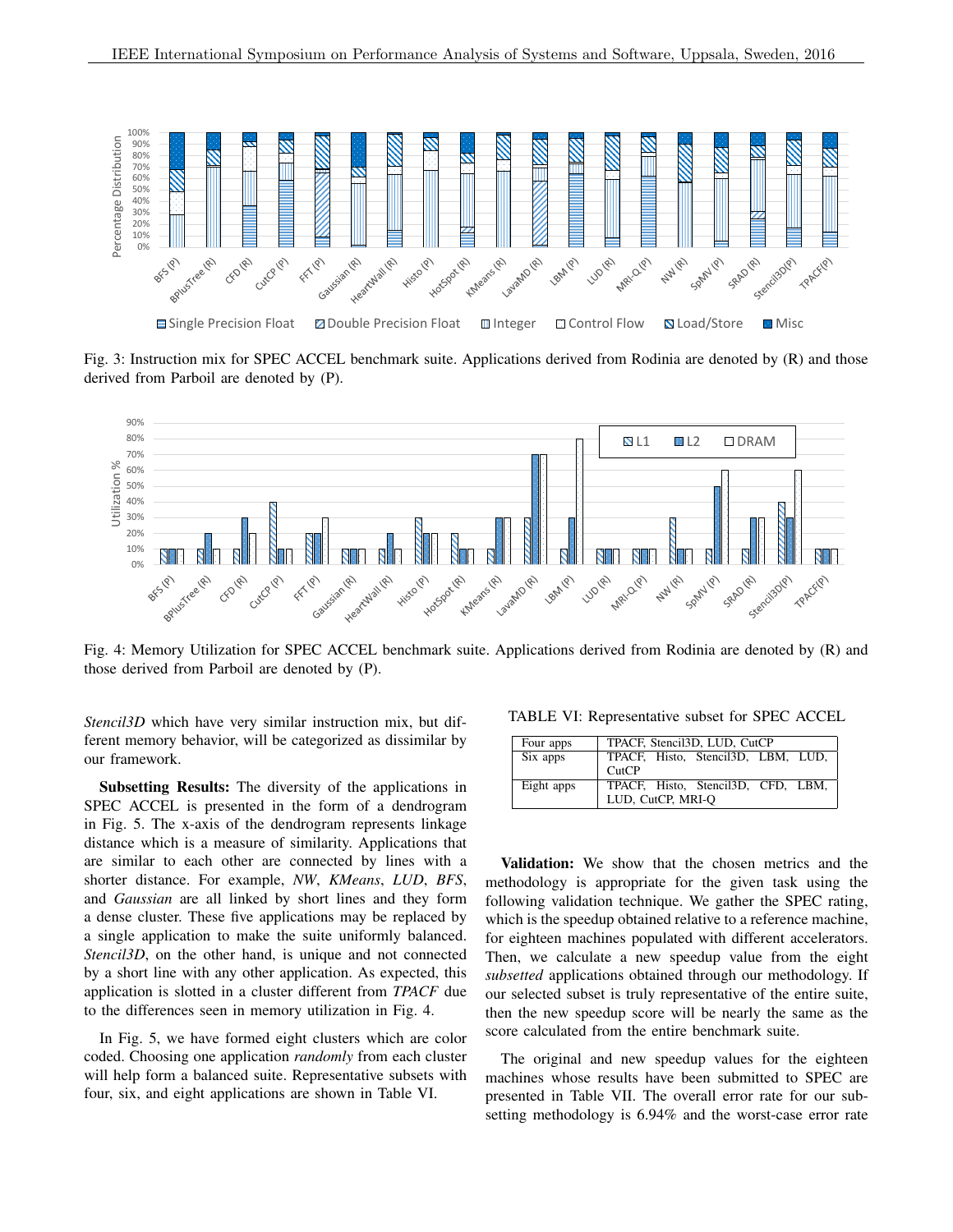

Fig. 5: Dendrogram for SPEC ACCEL benchmark suite. The x-axis represents linkage distance. Applications derived from Rodinia are denoted by (R) and those derived from Parboil are denoted by (P).

is 27.36%. By comparison, inadvertently selecting all the applications from a dense cluster in the dendrogram (e.g., *NW, KMeans, LUD, BFS, and Gaussian*) would result in a worst-case error rate of 145%. This shows that our chosen subset of benchmarks can reasonably predict the performance of the entire suite in a variety of platforms. Forming such smaller subsets will help reduce evaluation time for newer architectures.

Next, we analyze the data in Table VII to identify cases where our methodology shows a relatively poor accuracy. The error rate is high for nearly all platforms whose vendor is different from our experimental platform (2 out of 2 AMD and 2 out of 3 Intel accelerators). In fact, the bottom four machines are all from a different vendor. However, the metrics and the methodology works well for the various NVIDIA GPUs spanning multiple microarchitectural generations.

The above observation is understandable because certain metrics such as *special floating point operations* may not be meaningful for architectures from other vendors. This stresses the importance of using architecture-independent metrics for characterization and subsetting. With the recent introduction of binary profiling tools for GPUs such as SASSI [21], it may be possible to expand this study with architecture-

| Accelerator             | Original<br>Speedup | New<br>Speedup | Error<br>$(\%)$ |
|-------------------------|---------------------|----------------|-----------------|
| NVIDIA Tesla C2070      | 0.98                | 0.98           | 0.45            |
| NVIDIA Tesla K20 #1     | 1.52                | 1.50           | 0.69            |
| NVIDIA Tesla K20 #2     | 1.44                | 1.43           | 1.04            |
| Intel Xeon E5620        | 0.25                | 0.25           | 1.97            |
| NVIDIA GTX 680          | 1.15                | 1.11           | 3.37            |
| NVIDIA Tesla K40m       | 1.92                | 1.99           | 3.93            |
| NVIDIA GTX TITAN #2     | 2.17                | 2.28           | 4.89            |
| NVIDIA Tesla K40c #3    | 1.87                | 1.96           | 5.05            |
| NVIDIA Tesla K40c #1    | 1.98                | 2.09           | 5.53            |
| NVIDIA Tesla K20c       | 1.68                | 1.77           | 5.65            |
| NVIDIA Tesla K20Xm      | 1.72                | 1.84           | 6.69            |
| NVIDIA Tesla K20 #3     | 1.29                | 1.20           | 6.69            |
| NVIDIA GTX TITAN #1     | 2.41                | 2.58           | 7.16            |
| NVIDIA Tesla K40c #2    | 1.90                | 2.05           | 7.76            |
| Intel Xeon $E5-2697$ v3 | 2.09                | 1.90           | 9.05            |
| AMD Radeon HD 7970      | 1.71                | 1.95           | 13.67           |
| AMD Radeon R9 290       | 1.41                | 1.61           | 13.87           |
| Intel Xeon Phi 5110P    | 0.44                | 0.32           | 27.36           |
| Average error           |                     |                | 6.94            |

TABLE VII: Speedup results with and without subsetting

independent metrics in the near future.

# *B. Results for SHOC, Rodinia, and Parboil*

In this section, we present the subsetting results for SHOC, Rodinia, and Parboil benchmark suites. We omit the high-level characterization of instruction mix and memory utilization for these benchmarks due to space constraints.

Subsetting SHOC benchmark suite: Figure 6 shows the dendrogram for SHOC benchmark suite. SHOC has many applications that are very similar to each other with linkage distance lower than five for many pairs of applications (a lower value for linkage distance is indicative of similarity between applications). Representative subsets of four, six, and eight applications are shown in Table VIII.

TABLE VIII: Representative subset for SHOC

| Four apps  | Sort, BFS, GEMM, SpMV (vector)         |
|------------|----------------------------------------|
| Six apps   | Sort, BFS, SpMV (scalar), Scan, GEMM,  |
|            | SpMV (vector)                          |
| Eight apps | Sort, BFS, SpMV (scalar), Triad, Scan, |
|            | GEMM, SpMV (vector), Stencil2D         |

We make the following observations from the dendrogram.

Observation 1: *GEMM*, *FFT*, and *MD*, while being fundamentally different algorithms, all exhibit similar execution behavior. If the end goal is to compare relative speedup on different architectures, it is sufficient to pick one among these three from the *level 1* primitives (i.e., basic parallel algorithms) of SHOC.

Observation 2: CSR scalar representation of *SpMV* is similar to *Triad* and CSR vector is similar to *Reduction* and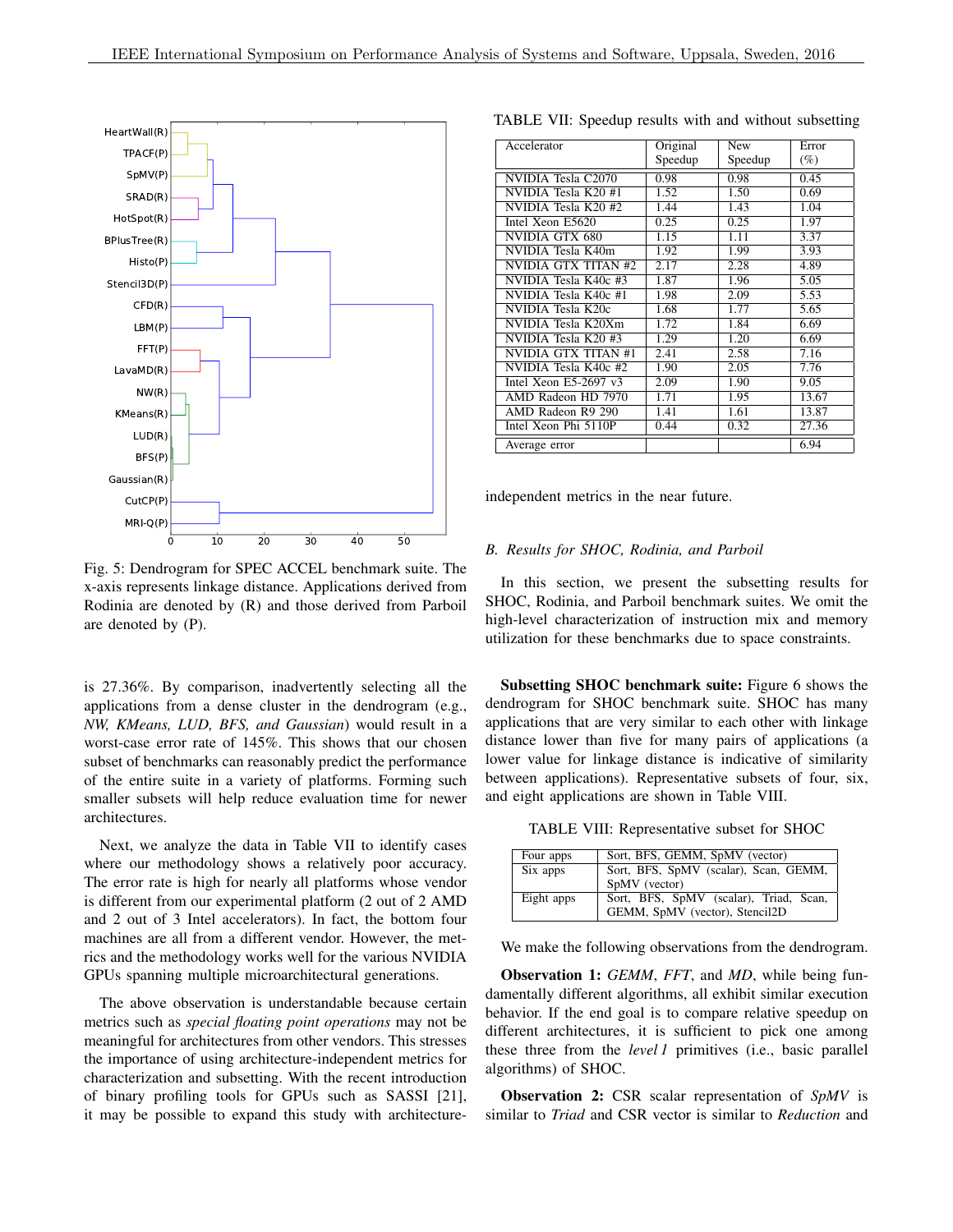

Fig. 6: Dendrogram for SHOC benchmark suite. The x-axis represents the linkage distance.

*Stencil2D*. Thus, by including *SpMV* in a study, three other *level 1* applications may be avoided.

**Observation 3:** The two real-world *level* 2 applications *S3D* and *QTC* already belong to different clusters (i.e, they show widely differing behaviors). Real-world applications exhibiting characteristics of benchmark applications such as *Sort*, *BFS*, *Scan*, and *Stencil2D* is currently lacking.

Subsetting Rodinia benchmark suite: Fig. 7 shows the dendrogram representation of the clusters formed for Rodinia. Based on this dendrogram, we arrive at representative subsets of four, six, and eight applications which is shown in Table IX.

TABLE IX: Representative subset for Rodinia

| Four apps  | Hotspot, CFD, LUD, StreamCluster        |
|------------|-----------------------------------------|
| Six apps   | Hotspot, Backprop, CFD, LUD, LavaMD,    |
|            | StreamCluster                           |
| Eight apps | Hotspot, Backprop, Leukocyte, CFD, LUD, |
|            | LavaMD, StreamCluster, BPlusTrees       |

We make the following observations regarding the Rodinia benchmark suite.

Observation 4: One of *SRAD* and *HotSpot*, one of *Heart-Wall* and *Backprop*, one of *Leukocyte* and *CFD*, one among *NW, BFS, KMeans, ParticleFilter, Gaussian, LUD, and kNN*, and either *StreamCluster* or *BPlusTree* is sufficient to capture the majority of the diversity of Rodinia.

Observation 5: Applications belonging to the same "dwarf" category may differ widely in their behavior, where a dwarf is a fundamental computation and communication



Fig. 7: Dendrogram for Rodinia benchmark suite. The x-axis represents the linkage distance.

idiom. Similarly, applications belonging to different dwarf categories (ex. *BFS, NW*) can exert the microarchitecture in similar fashion.

Subsetting Parboil benchmark suite: Figure 8 shows the dendrogram representation of the clusters formed for Parboil. Based on this dendrogram, we arrive at representative subsets of four, six, and eight applications which is shown in Table X.

TABLE X: Representative subset for Parboil

| Four apps  | TPACF, Stencil3D, MatMul, CutCP       |
|------------|---------------------------------------|
| Six apps   | BFS, TPACF, Stencil3D, MatMul, MRI-G, |
|            | CutCP                                 |
| Eight apps | LBM, BFS, TPACF, Stencil3D, SAD, Mat- |
|            | Mul. MRI-G. CutCP                     |

The following observations are made regarding the Parboil benchmark suite.

Observation 6: The linkage distances of all the clusters are ten or more. When compared to the other benchmark suites, this is significantly higher indicating that a diverse set of applications are covered by this suite.

Expanding the existing benchmark suites: We put all the benchmark suites we have examined so far together and perform a diversity analysis on the ensemble. This will help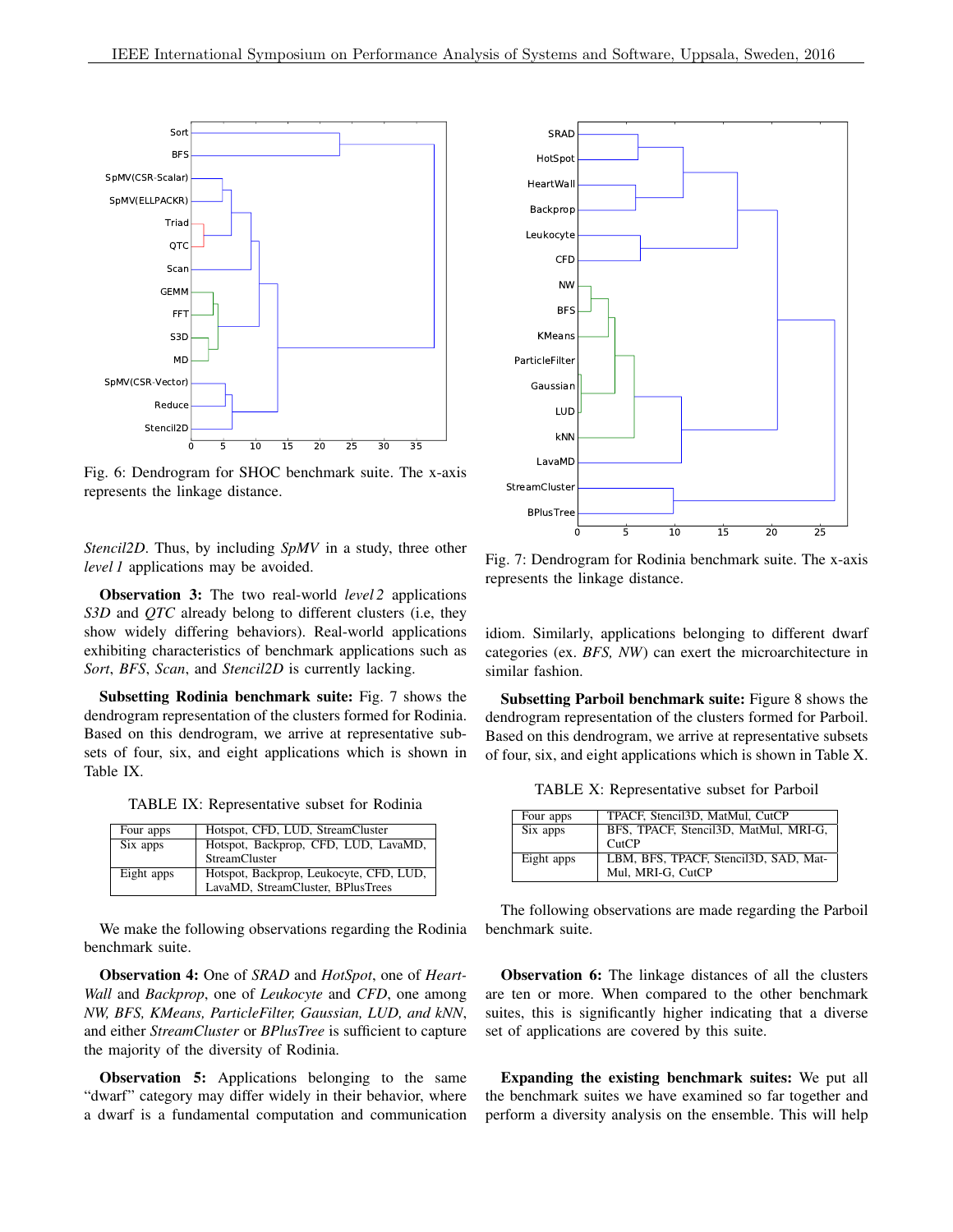

Fig. 8: Dendrogram for Parboil benchmark suite. The x-axis represents the linkage distance.

in identifying gaps in the existing benchmark suites. Fig. 9 shows the dendrogram of the ensemble with ten clusters formed and color coded. Parboil has applications represented in nine out of the ten clusters in Fig. 9 whereas SHOC has representation in only four clusters and Rodinia in five. This shows that SHOC and Rodinia has more gaps when compared to Parboil. Table XI also shows the impact of changing the number of clusters on the representativeness of the various benchmark suites. In general, Parboil shows the most diversity, followed by Rodinia, and then SHOC.

TABLE XI: Coverage of existing benchmark suites

|                | SHOC - Three out of six      |
|----------------|------------------------------|
| Six clusters   | Rodinia - Four out of six    |
|                | Parboil - Six out of six     |
| Eight clusters | SHOC - Three out of eight    |
|                | Rodinia - Four out of eight  |
|                | Parboil - Eight out of eight |
| Ten clusters   | SHOC - Four out of ten       |
|                | Rodinia - Five out of ten    |
|                | Parboil - Nine out of ten    |
|                |                              |

Observation 7: Parboil shows the most coverage among Parboil, Rodinia, and SHOC.

Based on the above study, we make recommendations for filling in the "gaps" found in the three benchmark suites. These recommendations are summarized in the Table. XII. Boldfaced applications in the table are the recommended applications to be included from other sources in order to improve the corresponding suite's diversity.



Fig. 9: Diversity analysis for all benchmark suites put together to identify opportunities for expansion. SHOC applications are denoted by (S), Parboil by (P), and Rodinia by (R).

#### VI. CONCLUSION

In this paper, we developed a framework for subsetting GPGPU workloads using conventional techniques such as PCA and hierarchical clustering. We identified a set of metrics for GPGPU workloads that could be used for the above task. We validated our framework and choice of metrics using